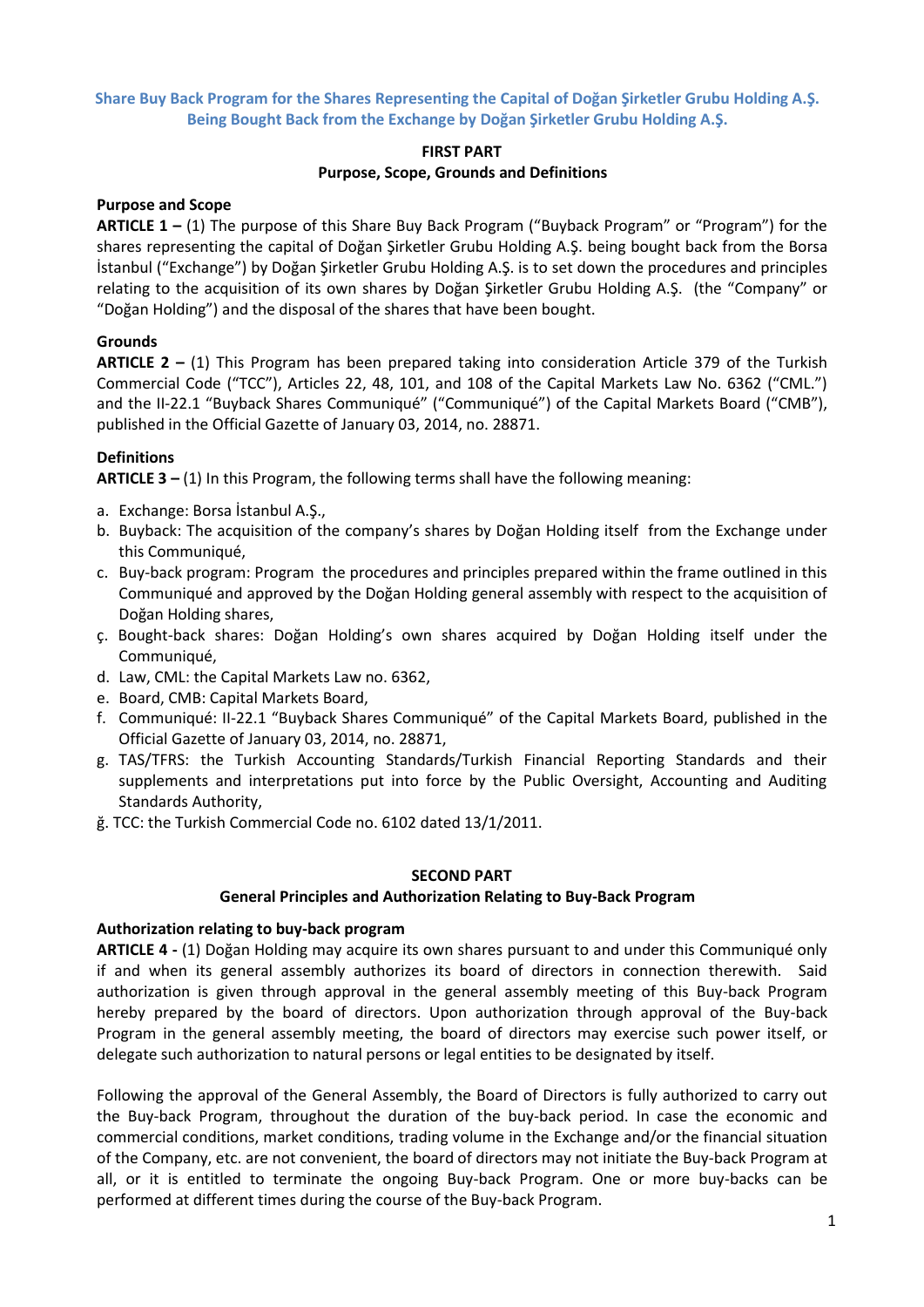(2) In the general assembly meeting convened for the approval of Buy-back Program, unless heavier quorums are stipulated in Doğan Holding's Articles of Association, the meeting and decision quorums specified in Article 418 of the Turkish Commercial Code are applied.

## **Duration of the Buy-back Program**

**ARTICLE 5** – (1) The duration of the Buy-back Program is maximum three years as of the date of the general assembly where such Buy-back Program is approved.

### **The components of Buy-back Program:**

**ARTICLE 6 –** (1) The components of the Buy-back Program are set forth as follows:

## **a. The purpose of the buy-back:**

The Company Value arising from Doğan Holding's price movements in the Exchange may remain below the "actual" Company Value as required by the actual performance results at certain periods due to the negative impact of external factors. The acquiring of its own shares may become a better investment option than any other investment alternative during such certain periods. The objective is to monitor the price movements that will take place in the Exchange throughout the duration of the Buy-back Program and to be able to invest by acquiring the Company's own shares from the Exchange when the conditions are fulfilled, with the power granted by the general assembly.

## **b. The duration of Buy-back Program, if any:**

The duration of the Buy-back Program is maximum 3 (three) years as of the date of the general assembly where such Buy-back Program is approved.

### **c. Maximum number of shares to be acquired:**

Maximum 5% (five per cent) of the shares representing the Company's issued capital can constitute the subject of the buy-back. As the number of shares available in the Company is 2,616,938,288 (two billion six hundred and sixteen million nine hundred and thirty eight thousand two hundred and eighty eight), the maximum number of shares that can be bought back is 130,846,914 (one hundred and thirty million eighty hundred and forty six thousand nine hundred and fourteen). In case of any change in the number of shares representing the Company's capital and/or in case there are shares that have been the subject of previous buy-backs, maximum care shall be exercised to comply with the ratio of 5% (five per cent).

### **ç. The program will be terminated when the maximum number of shares to be acquired is reached:**

The buy-back program is terminated in case the maximum number of shares that constitute the subject of the buy-back is reached.

# **d. Proportionate or fixed lower and upper price limits determined for the shares to be acquired by indexing with a particular indicator, and in the case of transactions requiring a price correction, how such transactions will be taken into consideration:**

The "lower price limit" for the buy-back of the shares is 1 (one) *kurus*.

The "upper price limit" when buying back the shares is 25% more of the "share book value" to be calculated by dividing the "equity" amount in the most recent consolidated financial statement (balance sheet) disclosed to the public in the Public Disclosure Platform ("PDP") by the issued capital of the Company [((equity/issued capital) x 1.25)].

## **e. Selling (disposal and/or redemption) principles of bought-back shares throughout the program, if specified:**

i. The bought-back shares, and the shares without payment acquired due to these shares may be held indefinitely provided that the conditions in the first and third paragraphs of Article 9 of the Communiqué are complied with.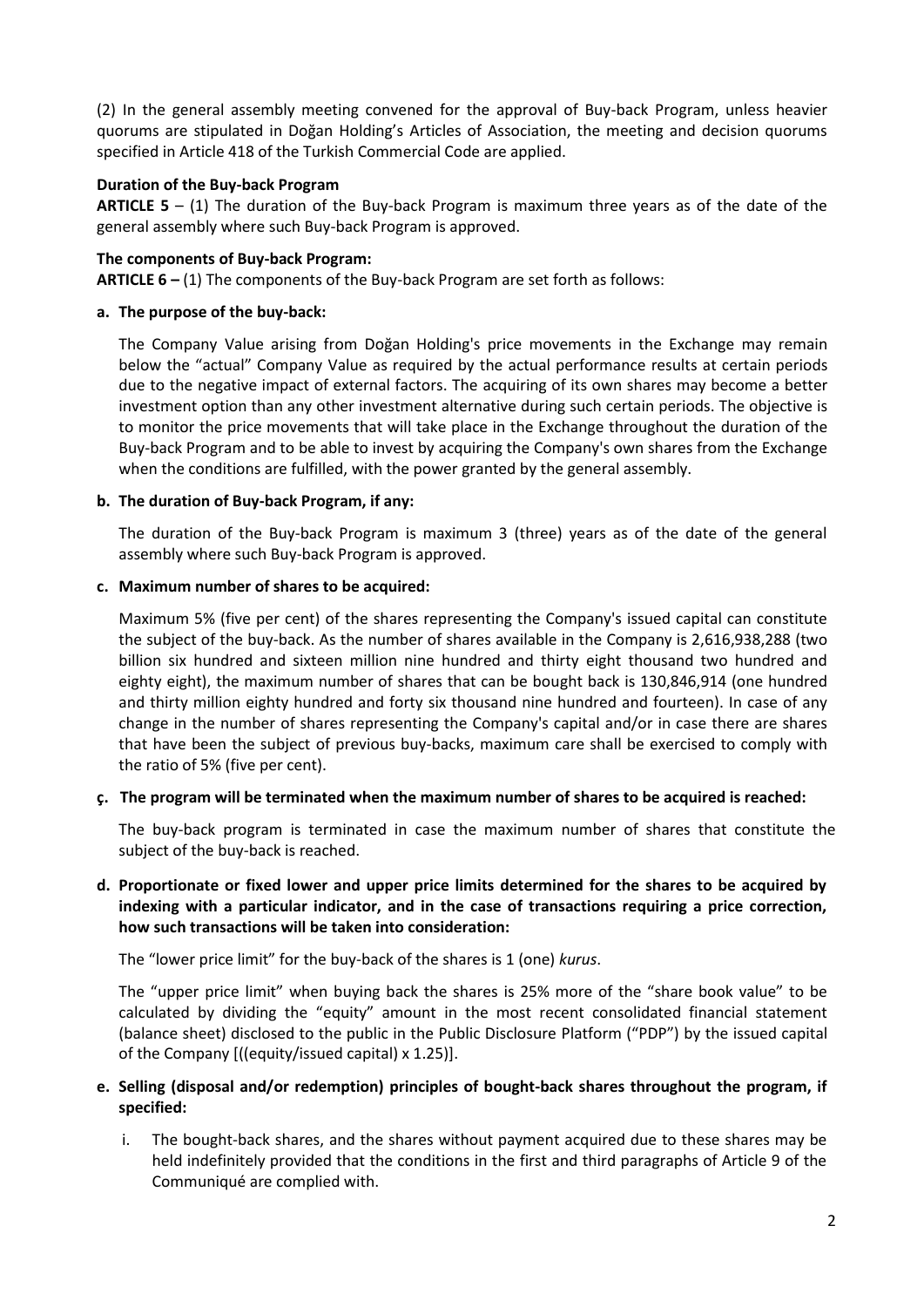- ii. The shares bought back against the provisions of the Communiqué shall be disposed of within 1 (one) year latest as of the date of the buy-back. Shares that cannot be sold during this period shall be redeemed via a "capital reduction".
- iii. In case there is a higher return investment alternative to increase the Company value, and provided that maximum care is exercised to comply with the relevant legislation, the Company may sell its shares in the Exchange again, provided that there is no contradiction with the "purpose of the buy-back" set forth above.
- iv. The Company may dispose of the shares bought back by selling it in the Exchange during the Buyback Program or after the Buy-back Program has ended, with the exclusion of the period announced in compliance with the fourth paragraph of Article 12 of the Communiqué.

Even though not mentioned in this section, the regulations set forth in the relevant Communiqué shall be complied with.

# **f. Total amount and source of the fund set aside for buy-back:**

The total amount of the fund allocated for the buy-back is 131,000,000 (one hundred and thirty one million) Turkish Liras and the Company will provide it through its own sources.

## **g. The number, and the ratio to capital, of the bought-back shares and those not disposed of yet, and results of the previous program, if any:**

The Board of Directors of the Company has authorized the Company management to perform the buy-back of its shares with its resolution of 01.12.2016 taking into account the fourth, fifth, and sixth paragraphs of Article 5, and the eighth paragraph of Article 12 of the Communiqué, and the announcements made by the CMB on 21.07.2016 and 25.07.2016. Accordingly, it has been resolved that the maximum funds allocated for the buy-back shall be 5,200,000 Turkish Liras, and that the maximum number of shares to be bought back shall be calculated not to exceed such amount.

Therefore, the Company's 3.200.000 shares representing approximately 0.00012% of the Company capital were bought back by the Company from the Exchange, with each share being 0.65 Turkish Liras. Such shares are still owned by the Company, and have not been sold.

## **ğ. Explanations on probable effects of buy-back program on the company's financial situation and on the results of its activities:**

A portion of the Company's cash and/or cash equivalent assets will be used to acquire the Company's own shares within the scope of the Buy-back Program. Investments made in the shares - securities traded on the Exchange in general are "riskier" and less "liquid" compared to the investments made in cash and cash equivalents (cash, time deposits, etc.). Accordingly, in line with the purpose of the buy-back, it is assessed that the buy-back program will not have a significant impact on the Company's financial status and the activity results, other than the Company's existing funds being used more efficiently.

# **h. Information on subsidiaries which may buy-back shares, if any, within the scope of the Buy-back Program:**

None.

# **ı. Information on the highest, lowest and weighted average share prices of the last year and the last quarter:**

As of 22.02.2019, the information regarding the lowest, highest and weighted average share price (Turkish Liras) in the last three months and yearly is as follows:

(a) Yearly:

Lowest share price: 0.72 Highest share price: 1.46 Weighted average share price: 1.07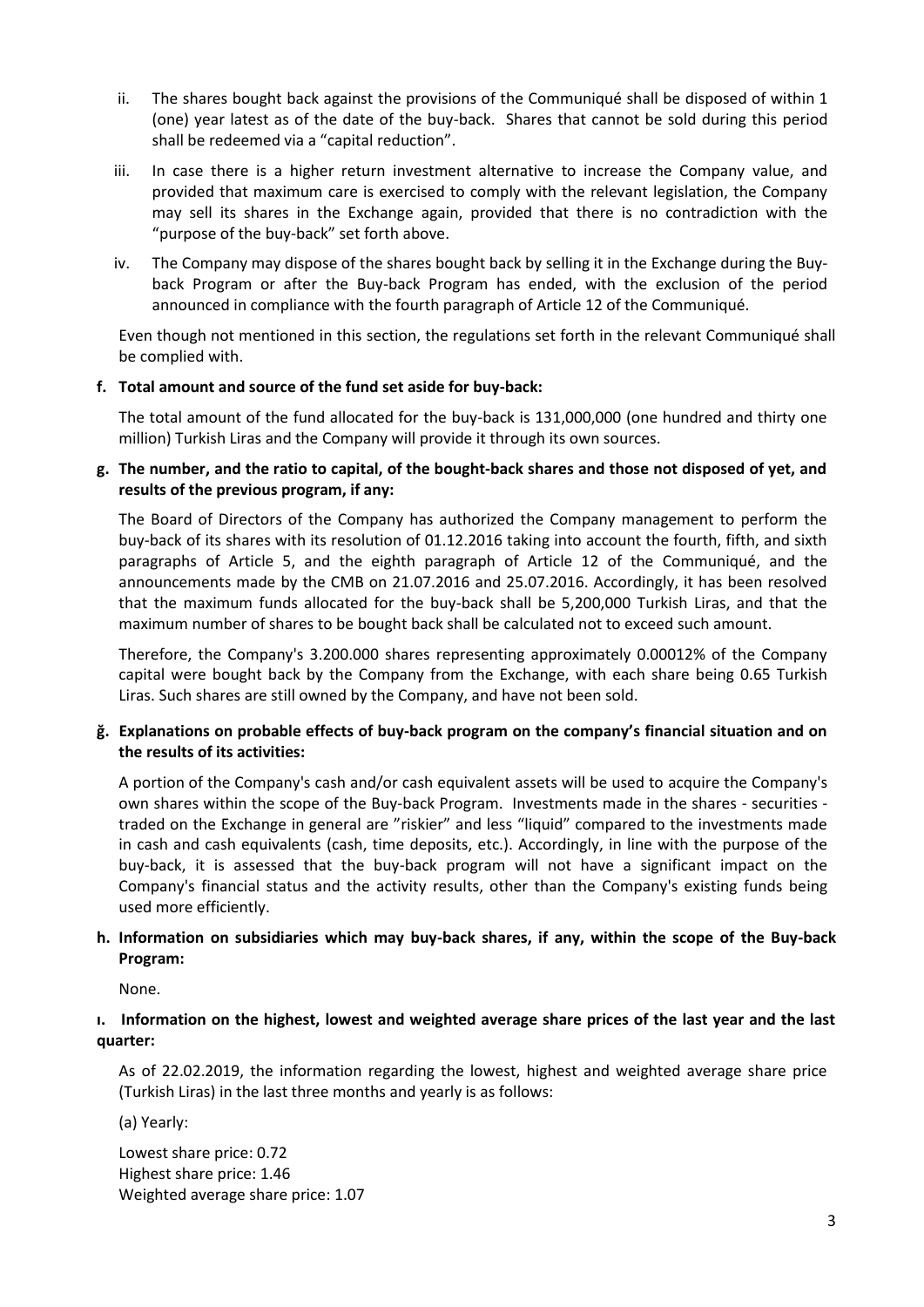(b) Last 3 months:

Lowest share price: 0.95 Highest share price: 1.16 Weighted average share price: 1.08

## **i. Benefits to be obtained by related parties, if any, from this transaction:**

There are no special benefits that the related parties will obtain from this transaction.

## **THIRD PART Limitations**

### **Transaction limits on bought-back shares:**

**ARTICLE 7 –** (1) Nominal value of the shares of the Company bought back within the frame of the provisions of the Communiqué may not exceed 5% (five per cent) of the issued capital including the previous acquisitions. Among the shares bought back, those disposed of during the Buy-back Program are not taken into consideration as discount items in the calculation of this ratio.

(2) The nature of the Company's bought back shares are "traded on the Exchange", and the buy-back transactions are performed only in the market of the Exchange where the shares of the Company are traded.

(3) The total amount of the shares bought back may not exceed the total amount of sources that may constitute the subject of profit distribution, within the framework of the Board regulations. It is the responsibility of the board of directors to ensure compliance with the relevant condition based on the most recent annual financial statements prepared in accordance with the regulations of the Board of Directors prior to the buy-back transaction to be effected within the scope of the Buy-back Program.

### **Cases where buy-back and sales transactions may not be effected**

**ARTICLE 8 –** (1) In case of a presence of insider information the disclosure of which is deferred by the Company, no buy-back or sales transactions may be effected within the scope of the Communiqué.

(2) In case the Company wishes to make a capital increase, no buy-back or sales transactions may be effected within the scope of the Communiqué from the date of the board of directors' resolution for such capital increase until the date the capital increase procedures are completed.

### **Transaction limitations**

**ARTCILE 9 –** (1) The Company management shall exercise best efforts throughout the Program to ensure compliance with the transaction limits set forth in Article 11 of the Communiqué.

#### **FOURTH PART Public Disclosure**

### **Public disclosure**

**ARTICLE 10 –** (1) The Company management shall exercise utmost care for compliance with the "public disclosure" regulations set forth the Communiqué and the relevant legislation with regards to the buyback transactions.

### **FIFTH PART**

### **Conditions Not Deemed as Insider Trading or Manipulation, and Principles of Transactions**

### **Conditions Not Deemed as Insider Trading or Manipulation**

**ARTICLE 11 –** (1) The Company management shall exercise utmost care for compliance with the "insider trading" or "market manipulation" regulations set forth the Communiqué and the relevant legislation with regards to the buy-back transactions.